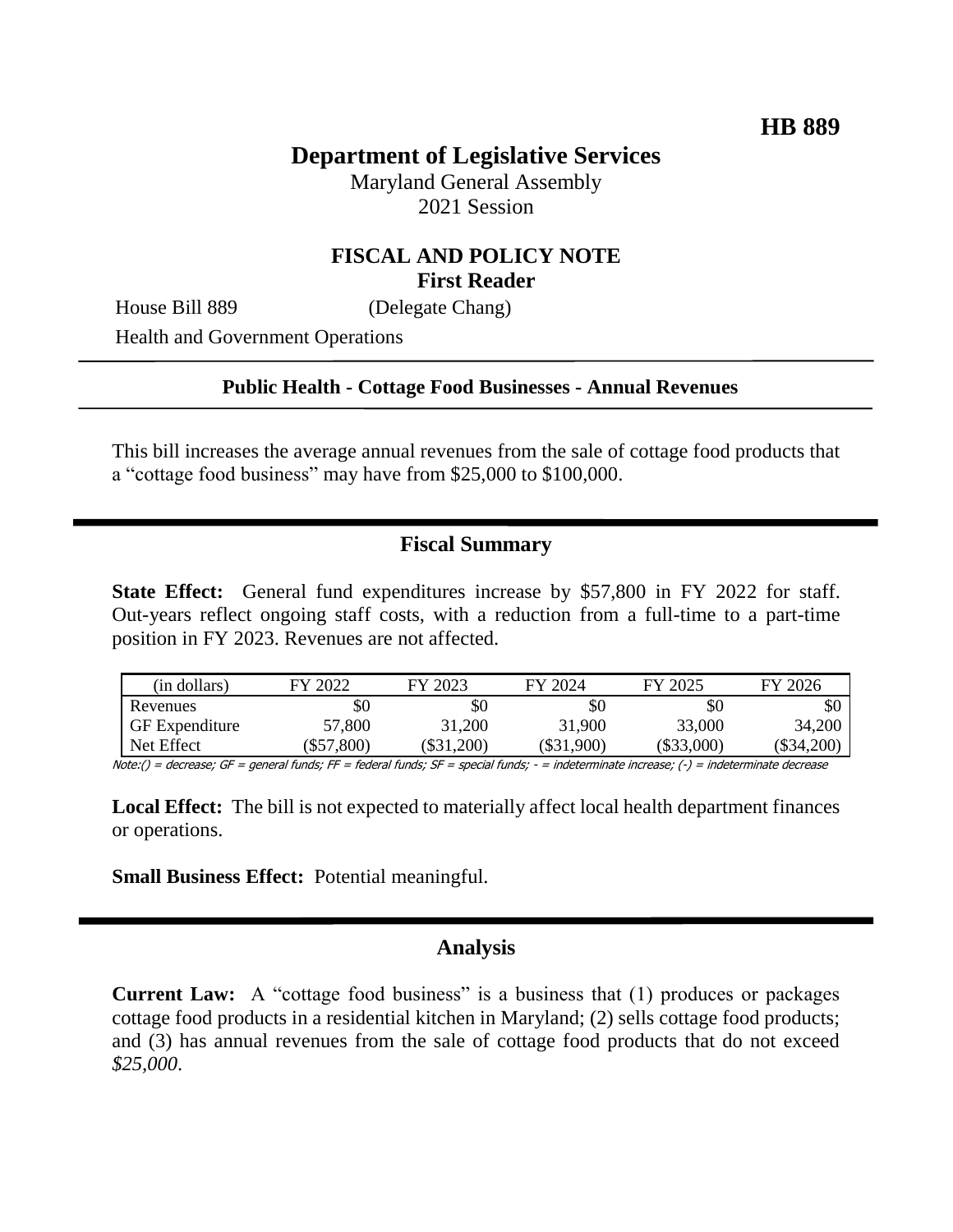A cottage food business is generally not required to obtain a license. Among other requirements, cottage food products must be labeled with the statement, "Made by a cottage food business that is not subject to Maryland's food safety regulations." MDH is authorized to investigate any complaint alleging that a cottage food business has violated applicable food safety laws.

"Cottage food product" means a nonhazardous food, as specified in regulations adopted by MDH, that is sold in the State (1) directly to a consumer from a residence, at a farmer's market or a public event, by personal delivery, or by mail delivery or (2) to a retail food store, including a grocery store or a food cooperative. However, prior to selling a cottage food product to a retail store, the owner of a cottage food business must submit to MDH (1) documentation of the owner's successful completion of an MDH-approved food safety course and (2) the label that will be affixed to the product. The label must include the phone number and email address of the cottage food business and the date the cottage food product was made.

**State Expenditures:** General fund expenditures for MDH increase by \$57,762 in fiscal 2022, which accounts for the bill's October 1, 2021 effective date. This estimate reflects the cost of hiring one full-time administrative officer who transitions to part-time after seven months at the beginning of fiscal 2023 to (1) review new applications to ensure compliance with cottage food labeling law and (2) develop and issue additional identification numbers to new cottage food businesses. It includes a salary, fringe benefits, one-time start-up costs, and ongoing operating expenses. This analysis assumes that (1) increasing the maximum annual revenues permitted for a cottage food business results in a significant number of additional cottage food businesses entering the industry and seeking label reviews and identification numbers and (2) MDH does not have sufficient resources to implement the bill with existing staff.

| Position                                | 1.0      |
|-----------------------------------------|----------|
| Salary and Fringe Benefits              | \$50,306 |
| <b>Operating Expenses</b>               | 7,456    |
| <b>Total FY 2022 State Expenditures</b> | \$57,762 |

Future year expenditures reflect a full salary with annual increases and employee turnover and ongoing operating expenses. This estimate assumes that after the initial batch of new identification numbers and label reviews for cottage food businesses entering the market are complete, the administrative officer is able to transition from full-time to part-time basis after seven months.

To the extent that only a minimal number of new businesses request label reviews and/or identification numbers, MDH may not need to retain staff on a permanent basis and costs decrease in out-years.

HB 889/ Page 2